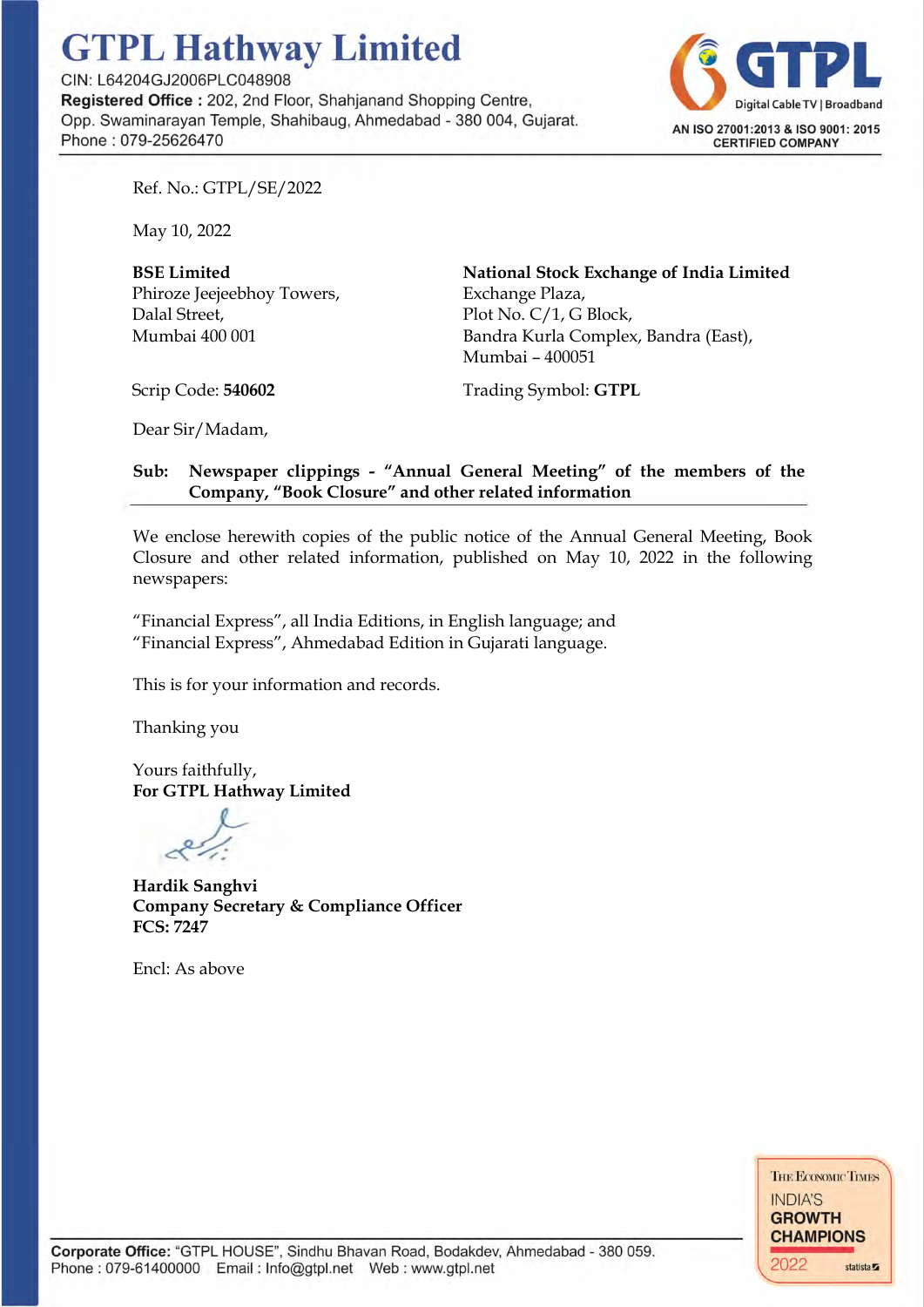TUESDAY, MAY 10, 2022 WWW.FINANCIALEXPRESS.COM

**i**  $\blacksquare$   $\blacksquare$   $\blacksquare$   $\blacksquare$   $\blacksquare$   $\blacksquare$   $\blacksquare$   $\blacksquare$   $\blacksquare$   $\blacksquare$   $\blacksquare$   $\blacksquare$   $\blacksquare$   $\blacksquare$   $\blacksquare$   $\blacksquare$   $\blacksquare$   $\blacksquare$   $\blacksquare$   $\blacksquare$   $\blacksquare$   $\blacksquare$   $\blacksquare$   $\blacksquare$   $\blacksquare$   $\blacksquare$   $\blacksquare$   $\blacksquare$   $\blacksquare$   $\blacksquare$   $\blacksquare$ 

## **GTPL HfiTHWAY LIMITED**

Registered Office: 202, Sahajanand Shopping Center, Opp.<br>Swaminarayan Mandir, Shahibaug, Ahmedabad- 380004, Gujarat CIN L64204GJ2006PLC048908 • Ph. +91-79-25626470 Email 1nfo@gtpl net• Web www gtpl.net

INFORMATION REGARDING (A) SIXTEENTH ANNUAL<br>
GENERAL MEETING AND (B) BOOK CLOSURE<br>
The Sixteenth Annual General Meeting ("AGM") of the members of the<br>
Company will be held through Video Conferencing ("VC") / Other Audio-<br>
V

2015, read with all applicable circulars on the matter issued by the Ministry<br>of Corporate Affairs ("MCA") and Securities and Exchange Board of India<br>("SEBI") to transact the business set out in the Notice calling the AGM.

# **Manner** of **registering/updating e-mail addresses:** • **Members** holding shares in physical mode, who have not registered/

updated their e-mail address with the Company, are requested to register/<br>update\_their\_e-mail\_address\_by\_clicking\_on\_https://web.linkintime.co.in/<br>EmailReg/Email\_Register.html or by\_writing to the Company with details of folio number. e-mail address and attaching a self-attested copy of the PAN card at complianceofficer@gtpl.net.

Members holding shares in dematerialized mode, who have not registered/<br>updated their e-mail address with the Depository Participants are requested<br>to register/update their e-mail addresses with the Depository Participants

with whom they maintain their demat accounts.<br>
Manner of Casting vote(s) through e-voting:<br>
Members can cast their vote(s) on the business as set out in the Notice of<br>
the AGM though electronic voting system ("e-voting").

### Joining the AGM through VC/OAVM:

Members will be able to attend the AGM through VC/OAVM, through<br>JioMeet, at https://jiomeet.jio.com/gtplagm. The information about login<br>credentials to be used and the steps to be followed for attending the AGM are explained in the notice.<br>Book Closure Date and Date for Dividend payment:

- The Register of Members & Share Transfer Books of the Company will remain closed from Friday, June 3, 2022 to Friday, June 10, 2022 (both days inclusive) for the purpose of AGM & payment of dividend, recommended by the Board of Directors for the financial year anded March 31, 2022. • Subject to approval of the Members at **AGM,** the dividend will be paid
- within 20 days of the declaration of dividend, to the Members whose names appear in the Register of Members as on June 2, 2022 and in respect of shares held in dematerialized mode, to the Members whose names are furnished Depository Services (India) Limited as beneficial owners on that date.
- The payment of dividend shall be made through electronic mode to the members who have updated their bank account details. Dividend warrants/demand drafts will be dispatched to the registered address of the members who have not updated their bank account details.
- Payment of dividend will be subject to deduction of tax at source (TDS) at applicable rates. For more details please refer to the
- Notes to Notice of AGM.

**Manner of registering mandate of receiving Dividend:**  To avoid delay in receiving the dividend, Members are requested to register/ update their complete bank details:

- with their Depository Participant(s) with whom they maintain their demat accounts, if shares are held In dematerialized mode by submitting the requisite documents. Details in a form prescribed by your Depository
- Participant may also required to be furnished. with the RTA of the Company if shares are held in physical mode at httpsJ/web.linkintime.co.ln/EmailRag/Email\_Register.html by submitting **(I)** scanned copy of the signed request letter which shall contain member's **name,** folio number, bank details (Bank account number, Bank and Branch

name, folio number, IFSC, MICR details) (ii) self-attested copy of PAN card<br>along with copy of aadhar and (iii) cancelled cheque leaf.<br>Members are requested to carefully read all the Notice<br>mothers are requested to careful **For GTPL Hathway Limited** 

## Hardlk **Sanghvi**

Date: May 9, 2022 Place: Ahmadabad

Company Secretary & Compliance Officer FCS: 7247